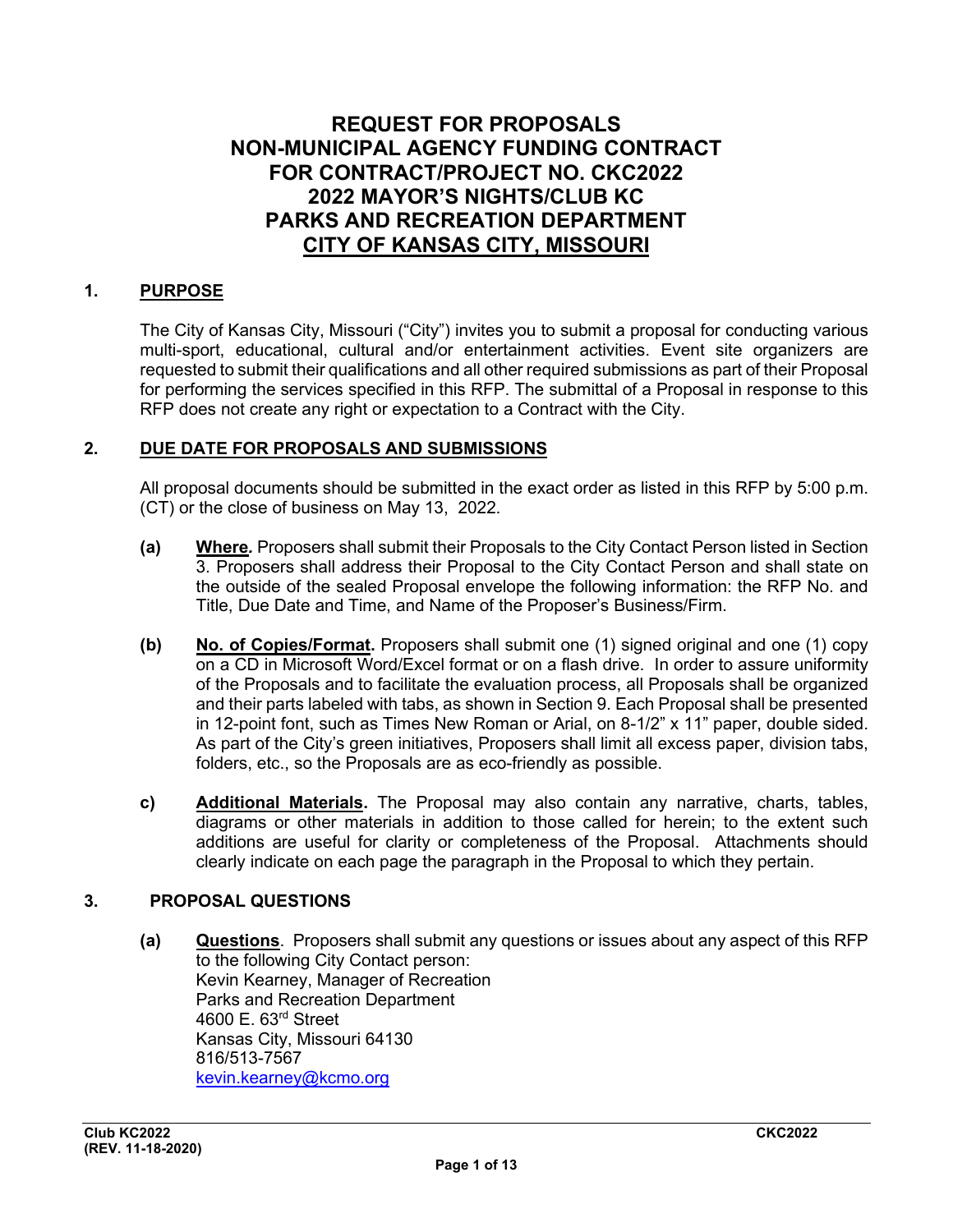# **(b) Question Deadline**

- (1) Proposers may submit written questions, request clarifications or provide notice to the City of any ambiguities, conflicts, mistakes, errors or discrepancies that Proposer has discovered in the RFP, the Standard City Contract, Scope of Services and any other solicitation document at any time until one (1) week prior to the due date for proposals.
- (2) The City will answer all inquiries by any Proposer in writing. If any inquiry results in a change in the RFP, the City will issue a Notice

# **(c) Questions - Post Deadline**

If a Proposer discovers any ambiguities, conflicts, mistakes, errors or discrepancies in **after the deadline for questions and clarifications or after the proposal due date**, Proposer shall immediately submit the ambiguity, conflict, mistake, error or discrepancy to the City Contact or Bonfire, if the Solicitation is through The City, in its sole discretion, shall determine the appropriate response to any issue raised by any Proposer.

## **4. DEFINITION OF "REQUEST FOR PROPOSALS" AND "PROPOSAL"**

- (a) This Request for Proposals ("RFP" or "solicitation") is an invitation by the City for Proposers to submit an offer, which may be subject to subsequent discussions and negotiations by the City and the Proposer. It is not a request for a competitive bid.
- (b) "Proposal" means any document, submittal, interview, presentation, discussion, negotiation, and everything and anything provided in response to this RFP regardless whether the submission is an oral or written submission.
- (c) By submitting a proposal to the City, Proposer agrees that the Proposer does not obtain any right in or expectation to a contract with the City or a vested interest or a property right in a contract with the City regardless of the amount of time, effort and expense expended by Proposer in attempting to obtain a written executed contract with the City that complies with Section 432.070, RSMo, the City Charter and City ordinances.

## **5. ESTIMATED SCHEDULE**

| April 22, 2022 | RFP Issued                                                                                                        |
|----------------|-------------------------------------------------------------------------------------------------------------------|
| April 28, 2022 | Pre-proposal meeting. Parks and Recreation Administration<br>Building. 4600 E. 63rd Street Trafficway, KCMO 64130 |
| May 6, 2022    | Deadline for questions                                                                                            |
| May 13, 2022   | Due Date for Proposals                                                                                            |
|                |                                                                                                                   |



*For persons with disabilities needing reasonable accommodations please contact the City's ADA Specialists,* Ekiasha Ruff at 513-6538 or Jean Ann Lawson at 513-6566*. If you need to use the Relay Service, dial 711.*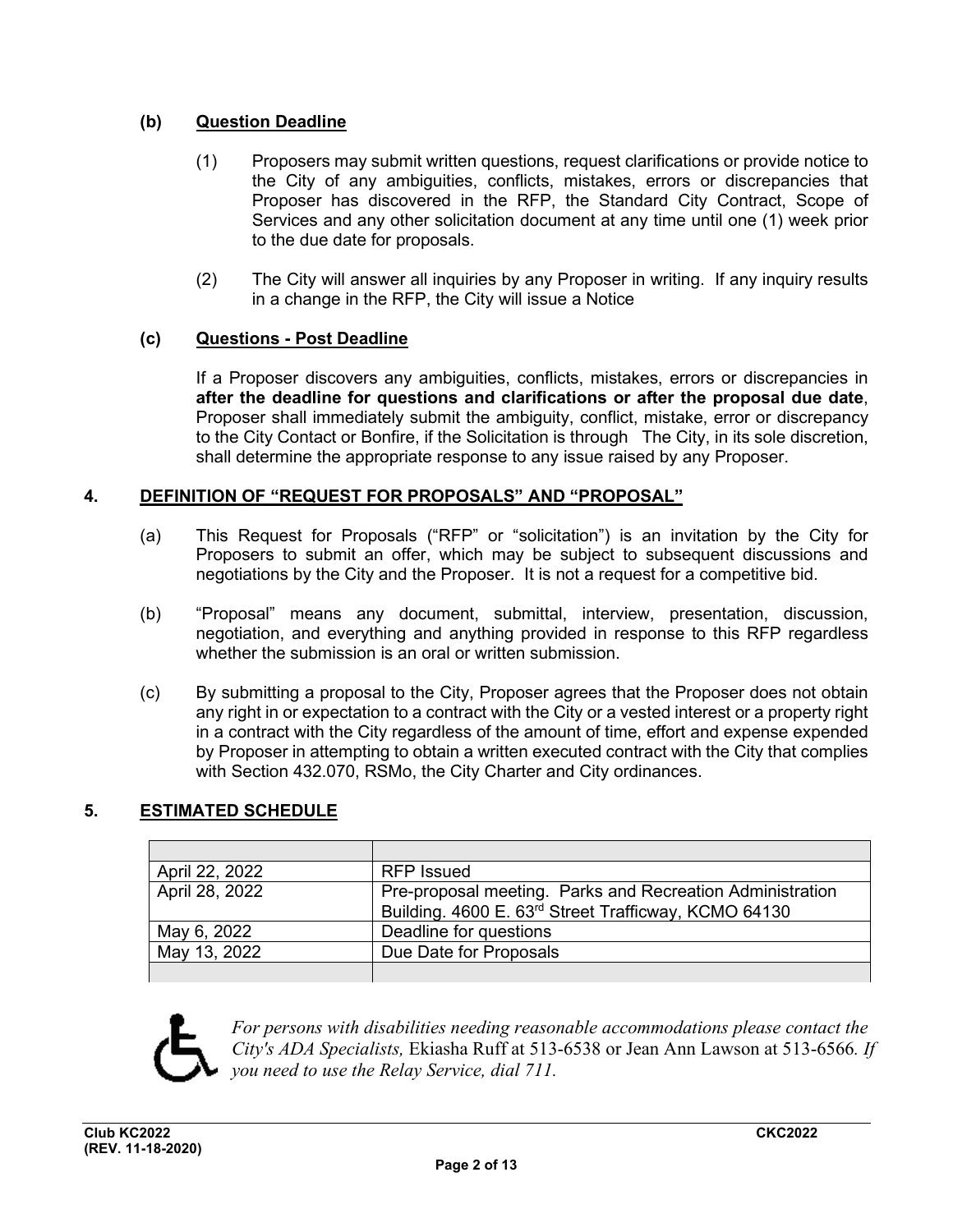The listed dates in the "Estimated Schedule" are tentative. The City reserves the right to change or extend any and all dates including the due date for proposals for any reason at any time including after the due date for proposals.

#### **6. RFP DOCUMENTS**

This RFP consists of the following documents:

- (a) This RFP
- (b) Scope of Services
- (c) Standard City Contract
- (d) Employee Eligibility Verification Affidavit

#### **7. EXAMINATION OF ALL RFP DOCUMENTS AND REQUIREMENTS**

- (a) Each Proposer shall carefully examine all RFP documents and thoroughly familiarize themselves with all RFP requirements prior to submitting a proposal to ensure that Proposer's Proposal meets the intent of this RFP.
- (b) Before submitting a Proposal to the City, each Proposer shall make all investigations and examinations that are necessary to ascertain any and all conditions and requirements that affect the performance and delivery of the goods and services (hereinafter "the Services") requested by this RFP. Failure of a Proposer to make such investigations and examinations shall not relieve the Proposer from Proposer's obligation to comply, in every detail, with all provisions and requirements of the RFP.
- **(b)** By submitting a Proposal to the City, Proposer certifies that Proposer has provided the City with written notice of all ambiguities, conflicts, mistakes, errors or discrepancies that Proposer has discovered in the RFP, the Standard Contract, Scope of Services and any other document. By executing a Contract with the City, Proposer certifies that Proposer communicated to City all ambiguities, conflicts, errors or discrepancies that it has discovered in the RFP, the Proposed Contract, Scope of Services and any other document and that written resolution thereof by the City as embodied in the final Contract is acceptable to Proposer.

## **8. CONTENT OF PROPOSAL**

#### **8.1 Proposal Part I – Business/Firm Profile and Legal Structure**

- Legal Name, address, phone, fax, e-mail, Federal ID#, and website address.
- Submit Missouri Secretary of State Certificate of Good Standing.
- List all services provided by the business/firm.
- Number of total employees including number of total employees in Kansas City, Missouri and number of employees in Greater Kansas City Area. Has the business/firm ever failed to complete work for which a contract was issued? If yes, explain the circumstances.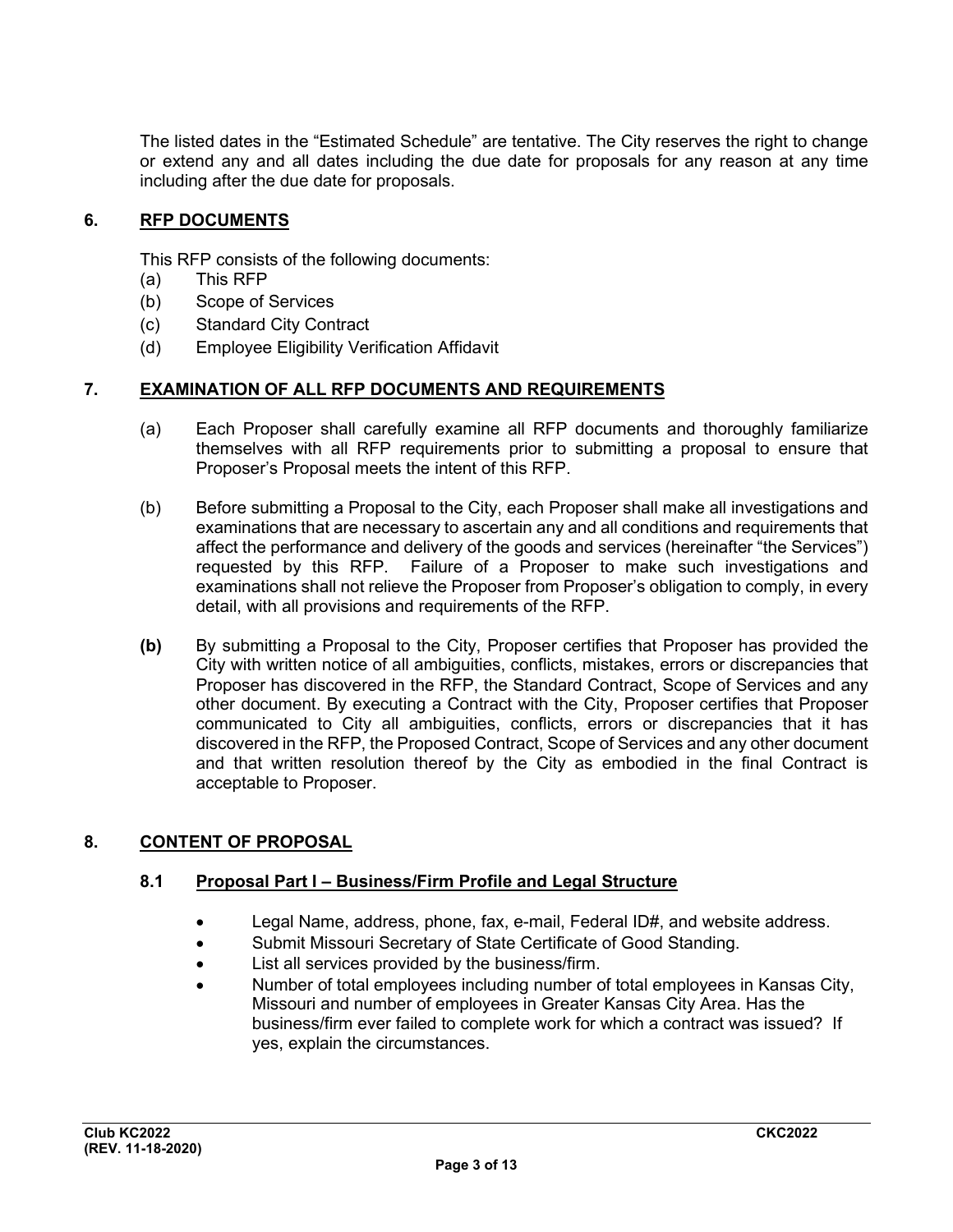- Are there any civil or criminal actions against the business/firm or any key personnel related in any way to contracting for the last five years? If yes, explain in detail. Are there any current unresolved disputes/allegations?
- Has the business/firm ever been disqualified from working for the City or any other public entity? If yes, explain the circumstances.
- **Proof of financial capacity to perform this contract such as Dun and Bradstreet, audited financial statements, bonding capacity. (if N/A – delete)**

#### **8.2 Proposal Part II – Experience**

- Include a list of public contracts completed by your business/firm during the past three (3) years. For each listed contract, provide a narrative that includes:
	- a. the assigned project personnel
	- b. scope of services provided
	- c. dollar amount of the contract
	- d. contractual performance standards versus your actual performance
	- e. the contracting entity's contact person, e-mail address, cell phone number, and telephone number
	- f. summary of how your business/firm delivered services
	- g. pricing and contractual compensation terms
- Provide three (3) client references for similar projects completed by your business/firm during the past five (5) years.
- Provide a copy of your most recent relevant ongoing public contract.

#### 8.3 **Proposal Part III – Personnel**

- Please provide your staff capacity for meeting the City's requirements.
- Identify the Key Employees who are likely to be assigned to this contract if your proposal is selected. [NOTE: Key Employee(s) must be committed to the contract duration, and may not be removed or substituted without the City's prior written consent.]
- For each of the Key Employee(s), provide a resume and/or summary with at least the following background information:
	- a. Description of relevant experience.
	- b. Years of employment with the business/firm.
	- c. City and State of residence.
	- d. State time commitment on other accounts.
	- e. Applicable professional registrations, education, certifications, and credentials.
- Please comment on the ability of your business/firm to sustain the loss of Key Employee(s).
- Provide an organizational chart for the assigned staff.
- Provide a plan to address vacations, sicknesses and absences.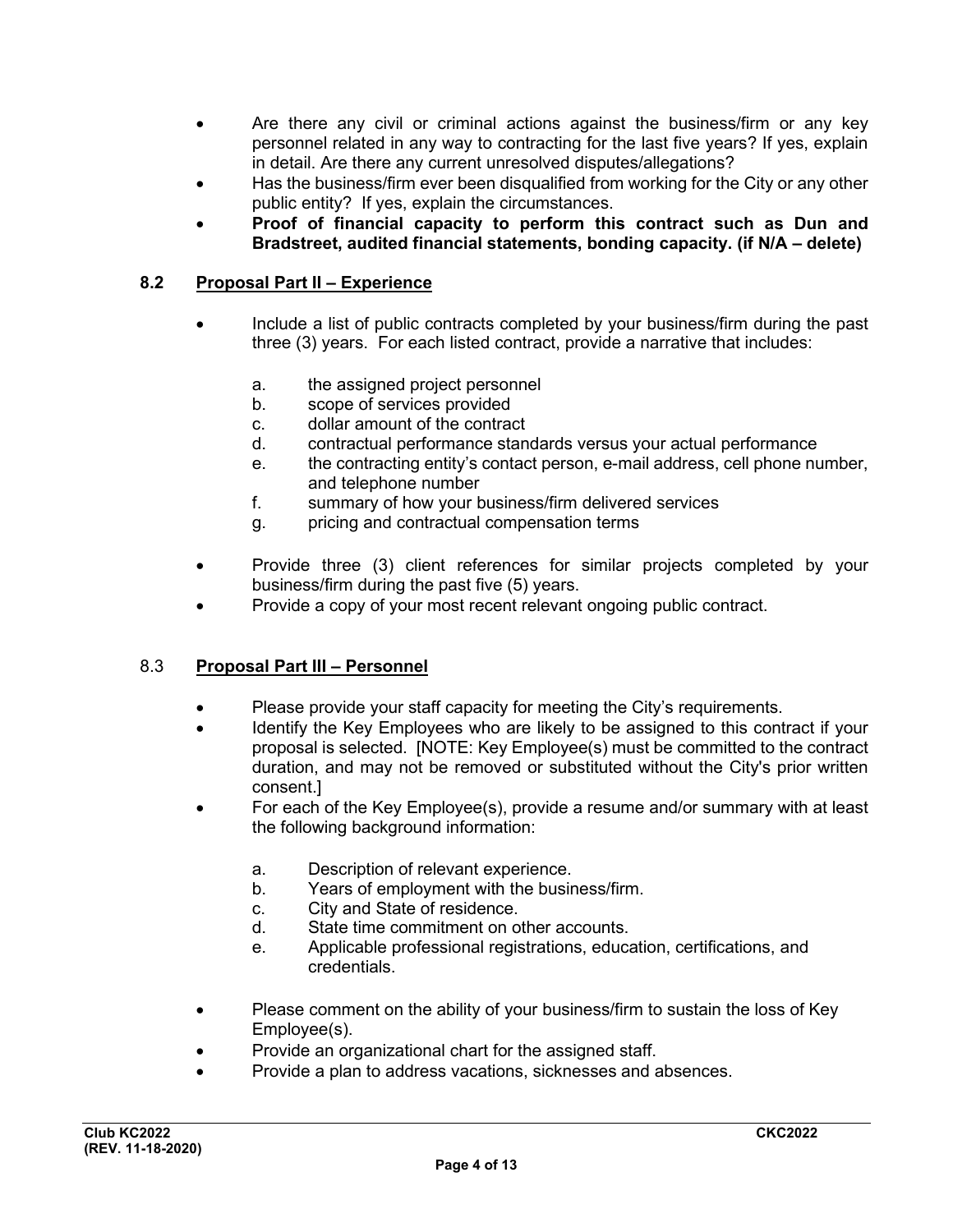- Please certify that you will pay all employees who will work on this Contract in the city limits of Kansas City, Missouri at least \$12.50 per hour in compliance with the City's Quality Services Assurance Act, Section 3-66, Code of Ordinances.
- If you will not certify that you pay your employees who will work on the City Contract at least \$12.50 per hour, please submit the following so the City can evaluate the potential quality of your personnel:
	- a. Turnover rate for the last three calendar years for non-exempt employees and exempt employees; and
	- b. Employee benefits provided to exempt and non-exempt employees; and
	- c. Training provided to exempt and non-exempt employees, including those that will provide services to the City; and
	- d. Promotional opportunities for non-exempt and exempt employees; and
	- e. Average tenure of exempt and non-exempt employees during the immediately preceding three calendar years; and
	- f. Employee incentive rewards and employee recognition policies; and
	- g. How you provide and receive employee feedback and communication; and
	- h. Mentorship programs provided to employees; and
	- i. Education benefits provided for exempt and nonexempt employees.

# **8.4 Proposal Part IV - Project Approach**

- Discuss your approach to this project with specific references to providing the Scope of Services requested in the RFP.
- Highlight unique services and management tools and indicate the benefits of them to the City. What makes your business/firm better than the competition?
- Describe your Quality Assurance Plan.
- State approximate date your business/firm is available to begin work on the Project.
- Discuss your transition plan to begin providing services.
- Propose additional performance measures beyond required performance measures including why the performance measure is important and how the City will measure and verify performance.

## **8.5 Proposal Part V - Sustainability**

Include a concise summary of your company's policies, strategies, and actions that demonstrate your philosophy and commitment to sustainability. The City has adopted an overall policy supporting a greater use of "green solutions" or enhanced sustainability measures that consider environmental quality, social equity and economic vitality. In order to minimize waste, enhance efficiencies, and achieve multiple benefits and project synergies, all City projects must identify opportunities for sustainability improvements and implement those improvements when financially reasonable and operationally practical.

- Describe how your Proposal will address the established City policies referenced in this RFP specific to the project or service on which you are proposing.
- Incorporate sustainability and efficiency into the planning, design, construction, operation and maintenance of the project. Highlight each component of the project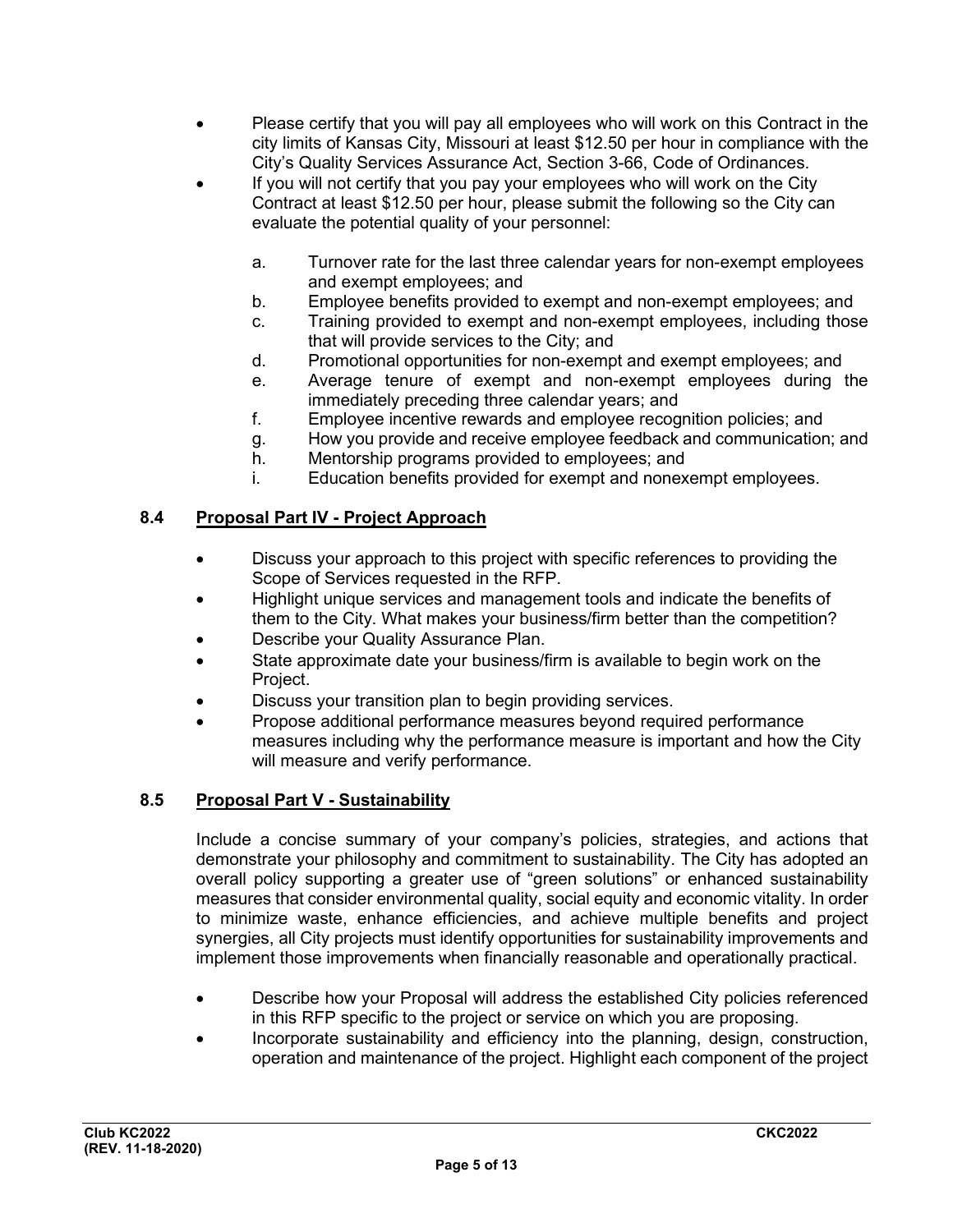that you feel deserves consideration in this context, and demonstrate how sustainability and efficiency are integrated into the project.

If it is not possible to comprehensively integrate significant sustainability measures, then highlight elements you feel deserve consideration in this context.

## **8.6 Proposal Part VI – Pricing**

- **Total Cost:** Please submit your proposed Pricing or if Attachment No. 1 is attached, please submit it in accordance with Attachment No. 1 - Pricing/Cost Proposal. The City will evaluate alternative pricing.
- **Renewal Pricing:** If this is for a multi-year contract, the City realizes that the initial term pricing may differ depending on the mechanism used by the Proposer for renewal pricing. The City is interested in obtaining the best price in the initial term of the contract as well as the best price for any renewal years (up to 5 additional one year terms). In proposing renewal pricing, you may propose no increase, a decrease, a constant percentage increase, the consumer price index or an appropriate producer price index. You may offer several alternatives. Although the City will not be required or obligated to exercise all renewal options, assume the City will exercise all renewal options for offering renewal pricing to the City.

#### **8.7 Proposal Part VII – Other Required Documents**

Complete and submit the following documents to the City:

(a) Your Proposal

## **9. EVALUATION CRITERIA**

Any evaluation criteria or weighting of criteria is used by the City only as a tool to assist the City in selecting the best proposal for the City. Evaluation scores or ranks do not create any right in or expectation to a contract with the City regardless of any score or ranking given to any Proposer by the City. In other words, even if the City gives a Proposer the highest rank and highest score, the Proposer still has no expectation of a contract with the City and the City may choose to contract with any other Proposer regardless of the score or rank of the other Proposer

## **10. INTERVIEWS**

The City, in its sole discretion, may interview none, one, some or all of the Proposers who submit proposals.

## **11. DISCUSSIONS AND NEGOTIATIONS**

The City, in its sole discretion, may do any or all of the following: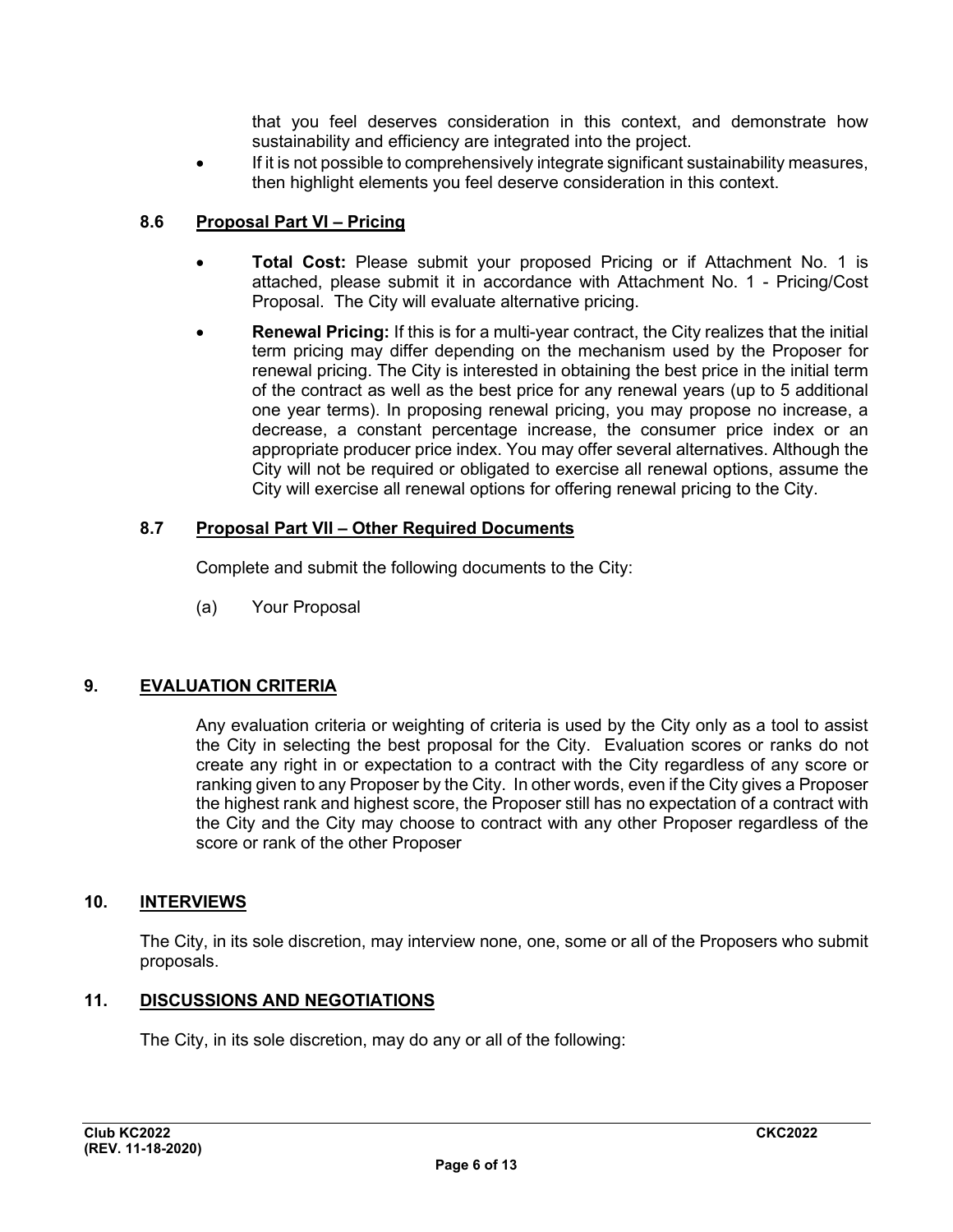- (a) evaluate Proposals and award a contract with or without presentations, discussions or negotiations with any or all of the Proposers;
- (b) discuss and negotiate anything and everything with any Proposer or Proposers at any time;
- (c) request additional information from any or all Proposers;
- (d) request a Proposer or Proposers to submit a new Proposal;
- (e) request one or more best and final offers from any or all Proposers;
- (f) accept any Proposal in whole or in part;
- (g) require a Proposer to make modifications to their initial Proposals;
- (h) make a partial award to any or all Proposers;<br>(i) make a multiple award to any or all Proposers
- make a multiple award to any or all Proposers;
- (j) terminate this RFP at any time, and reissue an amended RFP or new RFP.

#### **12. PROPOSAL MUST REMAIN FIRM IRREVOCABLE OFFER TO CITY FOR 120 DAYS**

- (a) By submitting a proposal to the City, Proposer agrees that Proposer's Proposal shall constitute a firm irrevocable offer to the City that Proposer shall not withdraw or modify without the City's approval for one hundred and twenty (120) days after the proposal due date. Proposer agrees that even if the City negotiates or makes a counter offer to Proposer on Proposer's original Proposal or any subsequent Proposal submitted by Proposer to the City, Proposer hereby grants to the City, in the City's sole discretion, the unconditional right for the City to accept Proposer's original Proposal and the City's negotiation or counter offer shall not be deemed to be a counter offer.
- (b) After one hundred and twenty (120) days, the City can accept any proposal or subsequent proposals from any Proposer with the consent of the Proposer at any time and regardless of the length of time that has passed from the proposal due date.

## **13. SELECTION**

The City will select the proposal that in the City's sole judgment the City determines to be the best Proposal. Section 432.070, RSMo requires the City to have a written executed contract signed by both parties prior to anyone performing services or providing any goods, supplies, materials or equipment to the City. The written executed contract must also comply with the City Charter and City Ordinances. This means that a proposer does not have a contract with the City until a written contract is *executed.* A contract is *executed* when all of the following have occurred: (1) the City Council authorizes the execution of a contract with the Proposer (if City Council approval is requested by City staff or is required by City Ordinance); (2) persons with actual authority to bind both the City and the Proposer execute the contract; (3) the contract is approved by the Law Department; (4) the City issues a purchase order to the Contractor with the Director of Finance's certification of availability of funds for the contract; and (5) any other required step. A Proposer does not have a contract with the City until all the steps are completed. If the City does not complete all required steps, there is no contract between the City and the Proposer and the City has absolutely no contractual or financial obligation to any Proposer regardless of the amount of time, effort and money spent by the Proposer responding to the RFP and attempting to negotiate and obtain a contract with the City.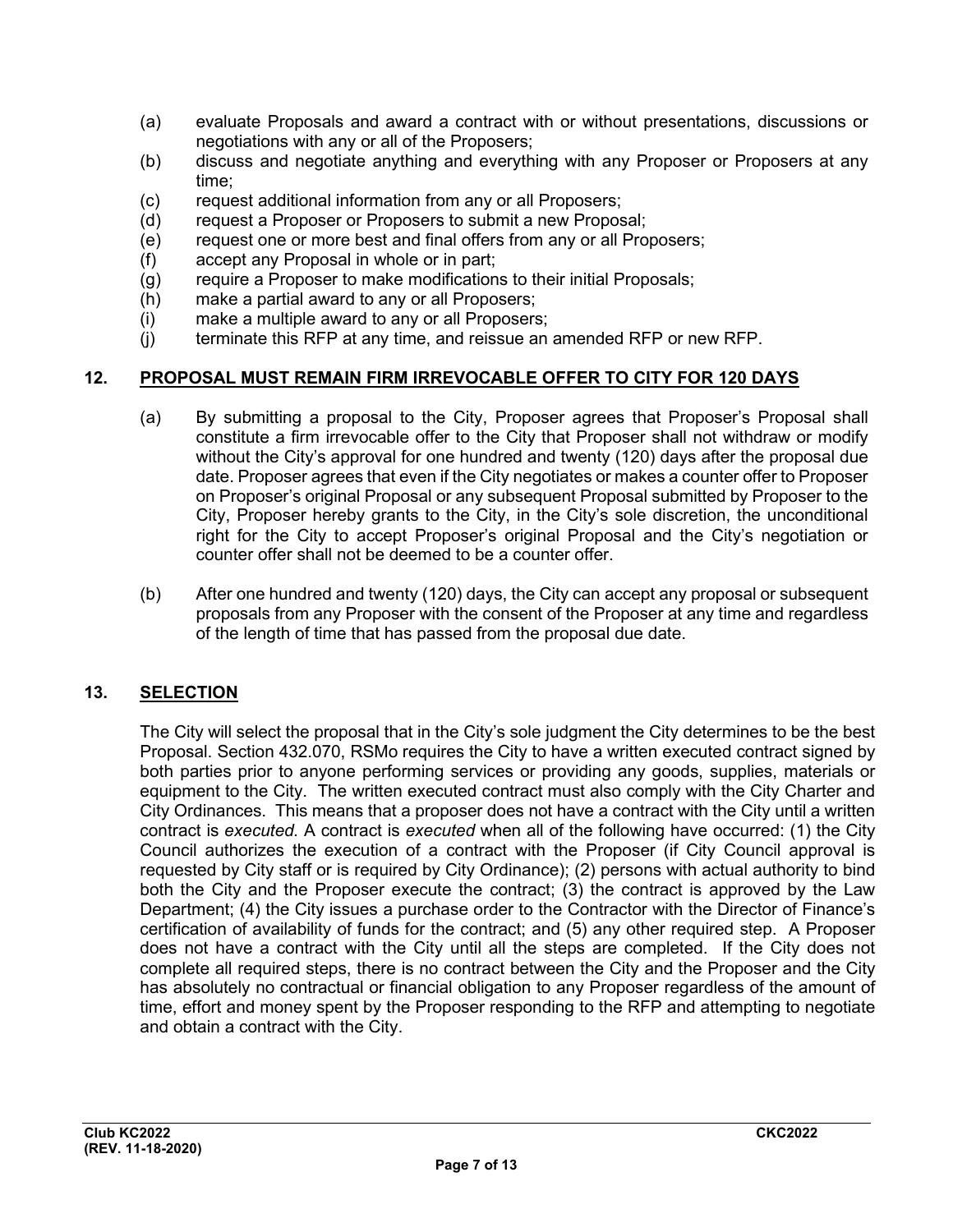## **14. REJECTION OF PROPOSALS**

The City reserves the unconditional right to reject any or all proposals received in response to this RFP at any time prior to the City executing a contract that meets the requirements of Section 432.070, RSMo, the City Charter and all applicable City Ordinances.

#### **15. WAIVER OF ORDINANCES, REGULATIONS AND RFP REQUIREMENTS**

Pursuant to Section 3-35, City Code of Ordinances, the City, at any time, may waive any requirements imposed in this RFP or by any City ordinance or regulation.

#### **16. LATE PROPOSALS**

The City, in its sole discretion, may consider proposals received by the City after the proposal due date if: (1) the proposal is sent via the U.S. Postal Service, common carrier or contract carrier, by a delivery method that guarantees the proposal will be delivered to the City prior to the proposal due date; or (2) if the proposal is submitted by mail, common carrier or contract carrier it is determined by the City that the late receipt was due to the U.S. Postal Service, common carrier or contract carrier; or (3) the proposal is timely delivered to the City, but the proposal is at a different City location than that specified in this RFP; or (4) the City extends the due date after the deadline for a force majeure event that could potentially affect any or all Proposers meeting the deadline; or (5) the City has not opened any of the proposals; or (6) the proposal is required to be electronically submitted and is late due to a technology issue beyond the proposer's control; or (7) it is in the best interest of the City to accept the proposal.

#### **17. CHANGES IN THE RFP**

- (a) After this RFP is issued, the City, in its sole discretion, may change everything or anything contained in this RFP. The City will notify Proposers of all material changes.
- (b) If the City shall amend the RFP after the proposal due date, the City may, in its sole discretion, solicit new proposals in an amended RFP from anyone or everyone regardless whether a person submitted a proposal in response to the original RFP.

#### **18. CHANGES IN EXECUTED CONTRACT AND ADDITIONAL WORK**

- (a) After the City executes a contract in accordance with the requirements of Section 432.070, RSMo, the City Charter and City Ordinances, the City may, in its sole discretion, amend the contract to change anything or everything associated with the contract as long as such change is in the interest of the City and as long as the Contractor agrees to the change.
- (b) The City, in its sole discretion, may award additional contracts for related work or subsequent Project phases to the selected Contractor.
- (c) The City, in its sole discretion, may extend the term of the contract with the selected Contractor notwithstanding the expiration of the initial term or any subsequent term or all options to renew, until the City has a new contract in place with either Proposer or another provider or until the City terminates the Contract.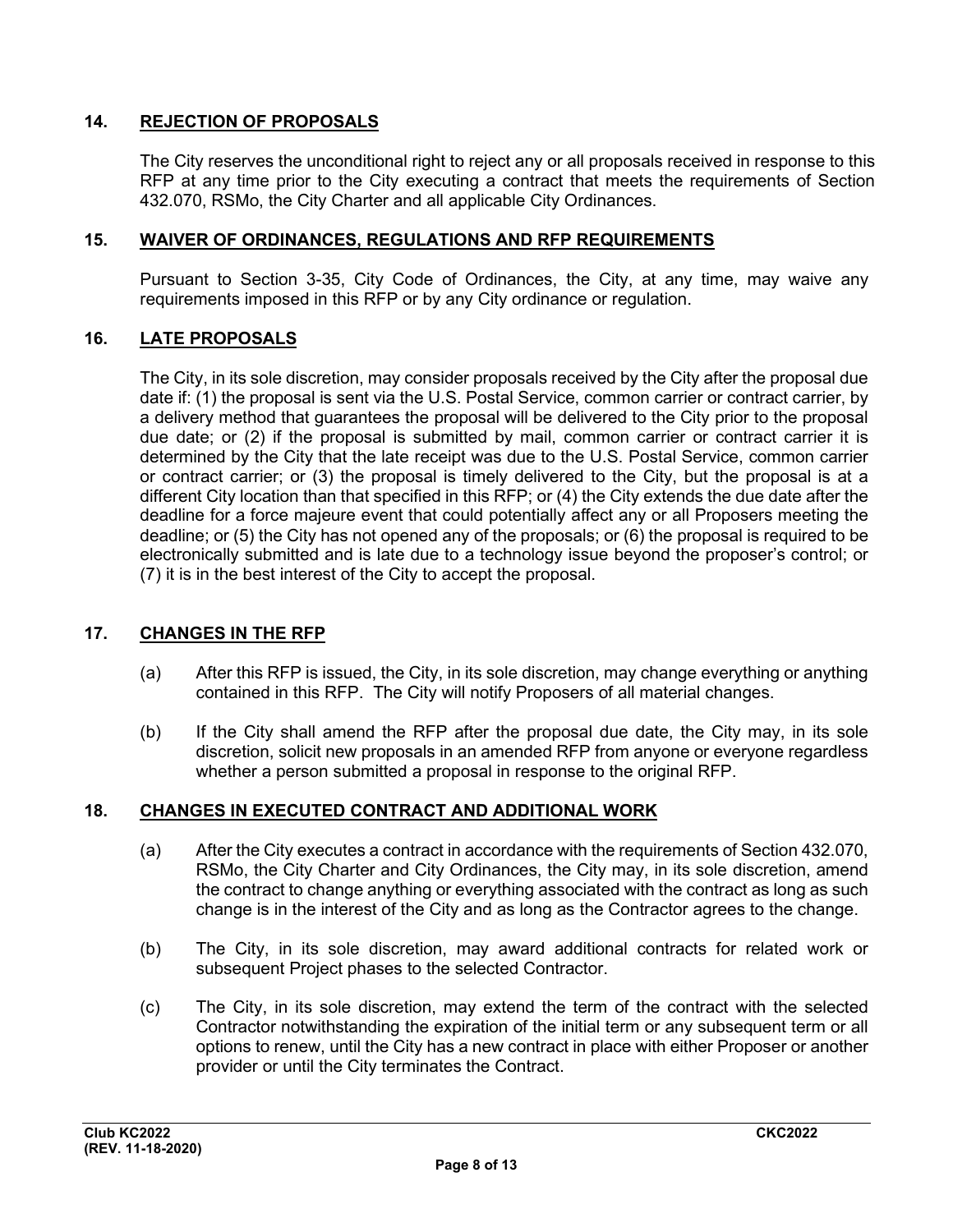## **19. PROPOSER SOLELY RESPONSIBLE FOR ALL COSTS**

Regardless of the amount of time, effort, cost and expense incurred by a Proposer in Proposer's attempt to win this City contract, Proposer agrees that Proposer shall be solely responsible and liable for any and all costs incurred by Proposer. The City shall have no liability or responsibility for any of Proposer's costs or expenses.

#### **20. OWNERSHIP OF PROPOSALS**

By submitting its Proposal, Proposer hereby agrees that Proposer's Proposal and any supplementary material submitted by the Proposer shall become property of the City.

#### **21. DISCLOSURE OF PROPRIETARY INFORMATION**

- (a) A Proposer may attempt to restrict the disclosure of scientific and technological innovations in which the Proposer has a proprietary interest, or other information that is protected from public disclosure by law, which is contained in the Proposal by:
	- 1. marking each page of each such document prominently in at least 16-point font with the words "Proprietary Information";
	- 2. printing each page of each such document on a different color paper than the paper on which the remainder of the Proposal is printed; and
	- 3. segregating each page of each such document in a sealed envelope, which shall prominently display, on the outside, the words "Proprietary Information" in at least 16-point font, along with the name and address of the Proposer.
- (b) After either a contract is executed pursuant to the RFP, or all submittals are rejected, if access to documents marked "Proprietary Information", as provided above, is requested under the Missouri Sunshine Law, the City will notify the Proposer of the request, and it shall be the burden of the Proposer to establish that such documents are exempt from disclosure under the law.
- (c) If the Proposer elects to challenge a formal request for such information made to the City and if the Proposer is unsuccessful in keeping such information closed, the Proposer shall pay for any and all costs, attorney fees and fines that are a result of Proposer's attempt to keep the information closed.
- (d) Notwithstanding the foregoing, in response to a formal request for information, the City reserves the right to release any documents if the City determines that such information is a public record pursuant to the Missouri Sunshine Law. The City shall have no liability to any Proposer or anyone else for releasing any Proprietary Information of a Proposer even if the City is negligent in releasing or disclosing any Proprietary Information of any Proposer.

#### **22. CLOSED RECORDS**

All Proposals including interviews, presentations and documents, and meetings relating thereto may remain closed records or meetings under the Missouri Sunshine Law until a contract is executed or until all Proposals are rejected by the City. If the City amends this RFP, Proposals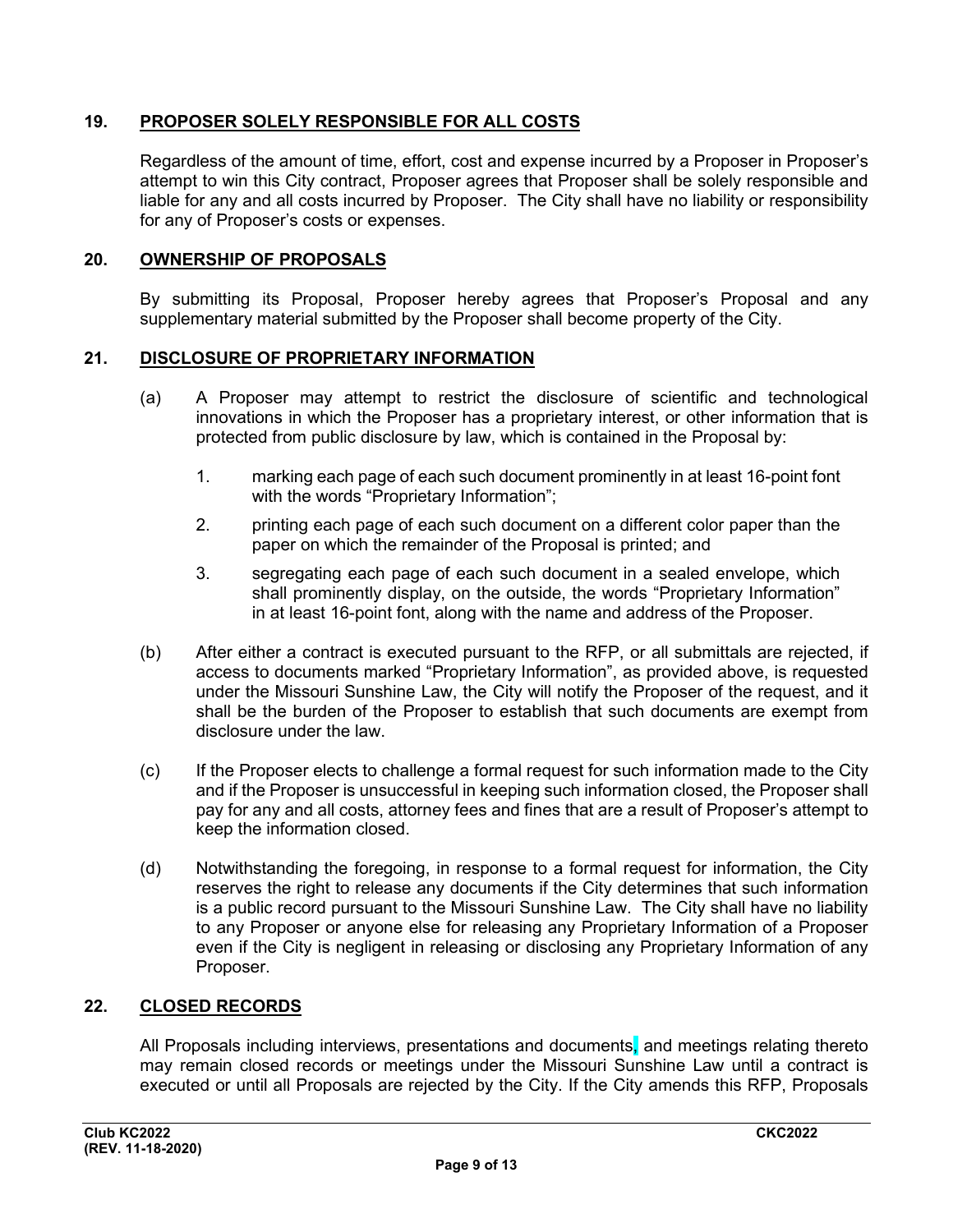submitted in response to the original RFP may remain closed records until a contract is executed or all proposals submitted in response to the amended RFP are rejected. Proposals shall remain closed records even if the City mistakenly informs all Proposers that it is rejecting any and all Proposals prior to amending the RFP as long as the City intends to amend the RFP and resolicit Proposals.

#### **23. INDEMNIFICATION**

The City's standard contract requires that the Contractor shall indemnify, defend and hold harmless the City and any of its agencies, officials, officers, or employees from and against all claims, damages, liability, losses, costs, and expenses, including reasonable attorneys' fees, arising out of or resulting from any acts or omissions in connection with the contract, caused in whole or in part by Contractor, its employees, agents, or Subcontractors, or caused by others for whom Contractor is liable, including negligent acts or omissions of the City, its agencies, officials, officers, or employees. The contract requires Contractor to obtain specified limits of insurance to insure the indemnity obligation. **Contractor has the opportunity to recover the cost of the required insurance in the Contract Price by including the cost of that insurance in the Proposal.**

#### **24. BUY AMERICAN AND MISSOURI PREFERENCE POLICIES**

#### (a) Buy American Preference

It is the policy of the City that any manufactured goods or commodities used or supplied in the performance of any City contract or any subcontract thereto shall be manufactured or produced in the United States whenever possible. When proposals offer quality, price, conformity with specifications, term of delivery and other conditions imposed in the specifications that are equal, the City shall select the proposal that uses manufactured goods or commodities that are manufactured or produced in the United States.

#### (b) Buy Missouri Preference

It is the policy of the City to give preference to all commodities manufactured, produced, or grown within the State of Missouri and to all firms, corporations, or individuals doing business as Missouri firms, corporations, or individuals, when the quality is equal or better and delivered price is the same or less. It is the Proposer's responsibility to claim these preferences.

#### **25. PROHIBITED ACTIVITIES BY FORMER CITY EMPLOYEES AND OFFICIALS**

Section 2-2044 of the City's Code prohibits former elected City officials and former executive or administrative employees of the City from trying to influence a decision of the City on behalf of an employer or client for one year after that former employee or official leaves the City's employ. By submitting a proposal, Proposer affirms that Proposer and its team members and employees are in compliance with the requirements of Section 2-2044. Failure to comply with the requirements of Section 2-2044 may cause the Proposal to be rejected.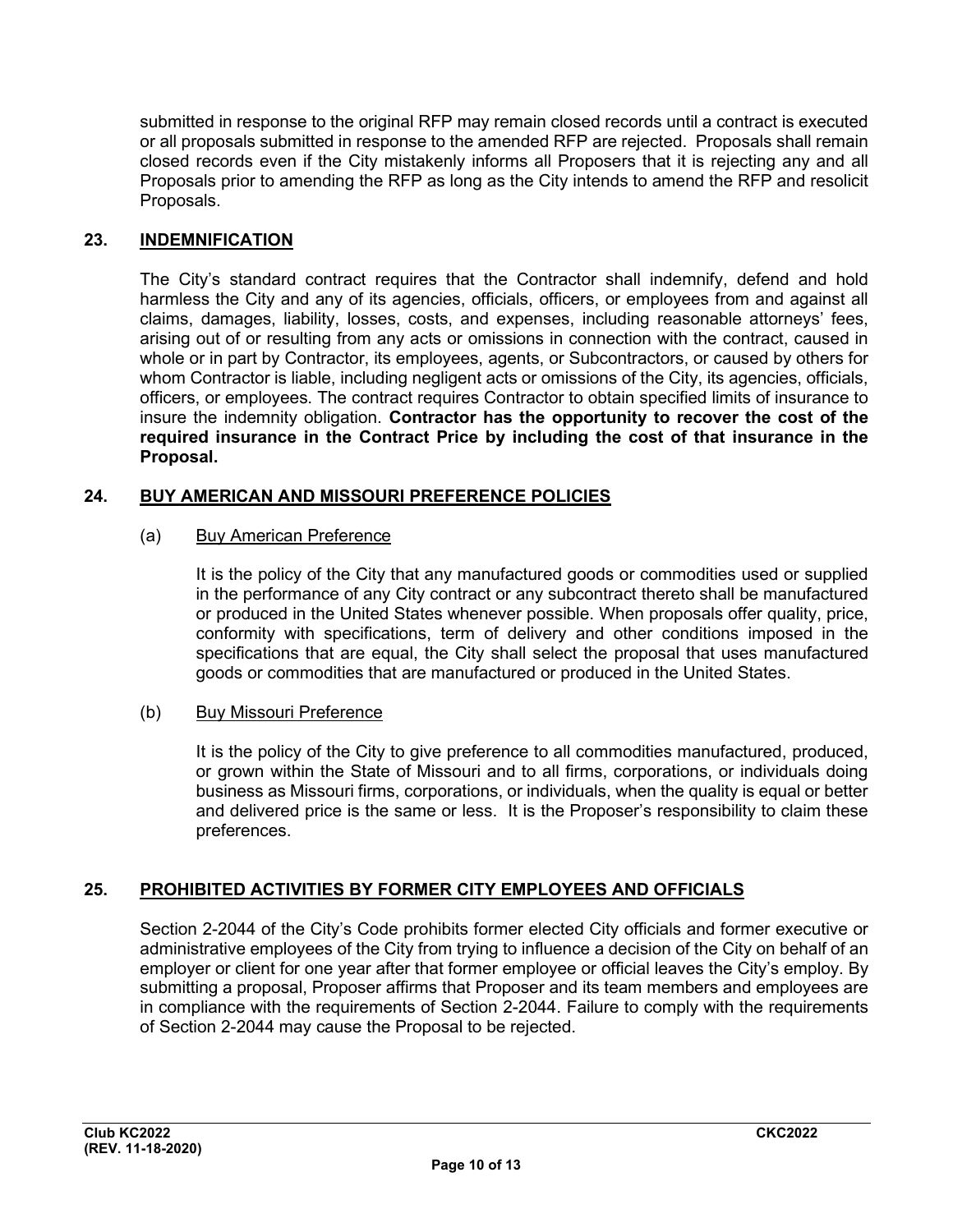## **SECTION II**

## **REQUEST FOR PROPOSALS CKC2022**

## **SCOPE OF SERVICES**

## **SERVICES TO BE PERFORMED**

#### **2022 ClubKC**

- **1. Background.** Parks and Recreation is seeking a qualified individual(s) or companies to provide professional management experience for the 2022 ClubKC. This program will offer youth from Middle to High School grades alternative activities that will encourage youth to gather at various sites to experience and participate in positive recreational programs during the evening hours on **Fridays and Saturdays (June 13, 2022 to August 20, 2022)**. ClubKC program will provide young people with a safe place to participate in a variety of interesting and social activities. This program will help expand options for youth participation, in the communities in which they live and learn. Most importantly, we will be protecting our youth, and assisting with the building of productive and engaged citizens
- **2. Site Location.** Garrison Community Center, Southeast Community Center, Hillcrest Community Center, Brush Creek Community Center, Tony Aguirre Community Center
- **3. Scope of Services.** The intent of this RFP is to enter into a professional specialized technical services Contract with qualified individuals or companies to:
	- **a.** Develop a budget inclusive of a requested dollar amount, including a budget page, and narrative description that defines the proposed use of funds;
	- **b.** Provide trained certified instructors to facilitate recreational, cultural and educational curriculum and life learning sessions of the ClubKC program;
	- **c.** Provide predetermined age appropriate program goals and objectives with timelines.
	- **d.** Assist with the public relations and marketing efforts of the program;
	- **e.** Be responsible for the training, hiring, and scheduling of event planners, security and support staff for the various activities, as approved by the Parks and Recreation Department;
	- **f.** Report and invoice on forms suitable to the City, a narrative defining progress to date including an itemized description and cost of all services performed on a Bi-weekly basis of the ClubKC program; and
	- **g.** Specify a plan for egress and ingress procedure for the facility, and parking lot management, and emergency response detail.

The term of the contract will be from **June 6, 2022 to August 20, 2022**.

#### **4. Professional Experience Narrative.**

- **a.** References shall be for similar type programs offered in a municipal setting or public recreation setting.
- **b.** Detail management experience with training, hiring, event planning and scheduling of security and support staff for special events.
- **c.** Experience in managing multiple sites utilized by different age groups for both girls and boys and should be detailed in the submittal.
- **d.** Facility name, contact person and title, phone number, address and number of years facility was operated should be included.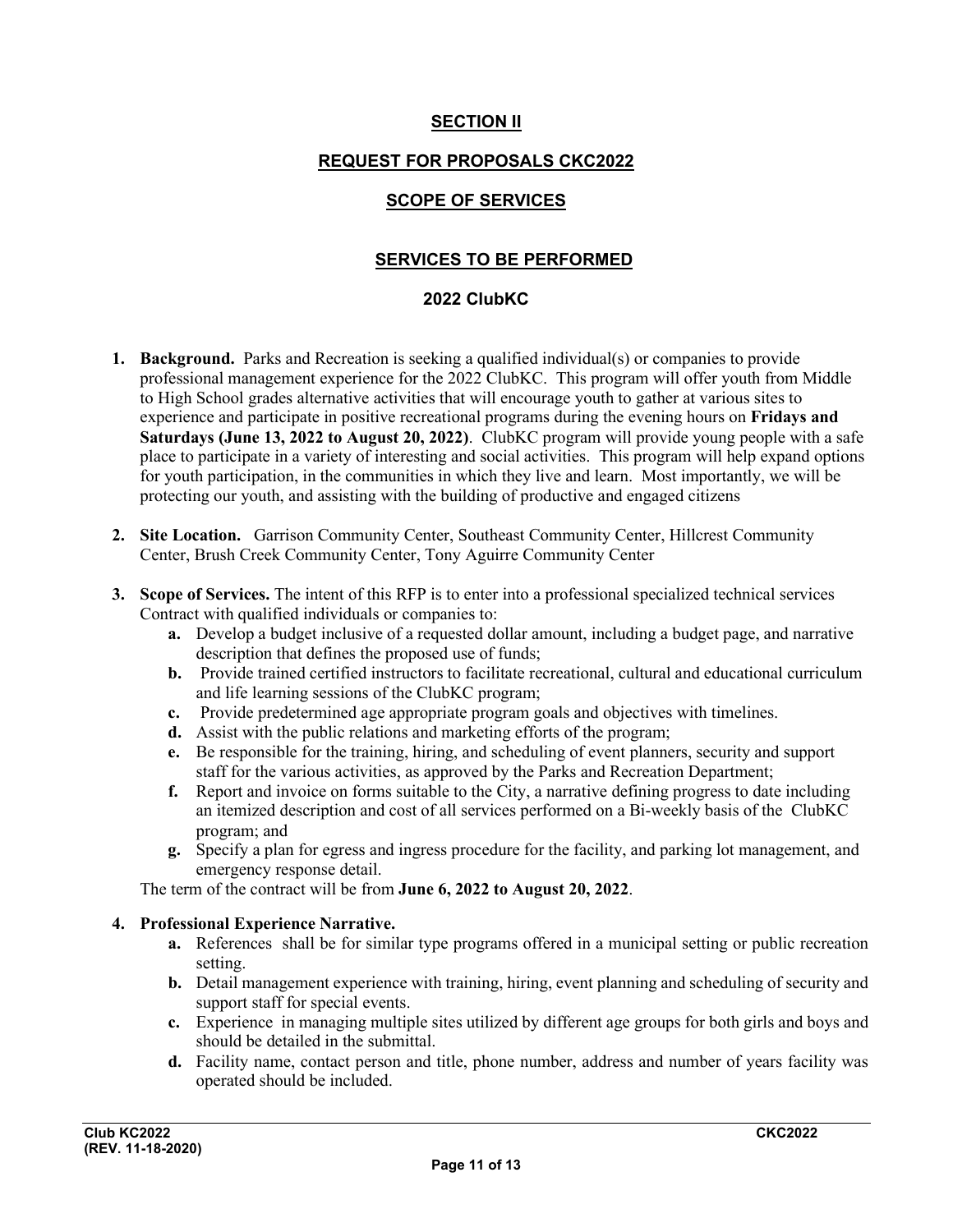- **e.** Experience in conducting similar type programs should be detailed in the submittal.
- **f.** Experience educational curriculum and life learning should also be included.
- **5. Proposal Requirements.** Your proposal should include the following: Each of the following sections must be included in your proposal (*NOTE – Please clearly indicate what project the submittal is for and mark each section with a numbered tab that corresponds to the list below.)*
	- **a.** Individual/company's demonstrated ability to manage a multiple municipal recreation program serving a diverse urban population.
	- **b.** Appropriate documentation supporting the use of non-city operated facilities such as skating rinks, bowling alleys, movie theaters, and other venues (if applicable).
	- **c.** List of activities / programs for each site.
	- **d.** Experience and qualifications of individual/company's event management staff.
	- **e.** Provide a detailed background history of the organizations and its structure.
	- **f.** Have a detailed plan for administration of each site. This should include job descriptions and qualifications for each staff member and/or volunteer.
	- **g.** Staffing plan demonstrating experience in recruitment, training, and retention of officials, security and support staff.
	- **h.** Proposed compensation schedule for the program.
	- **i.** Program plans including an estimation of needed expenditures in the areas of personnel needed to operate each site.
	- **j.** Proposed program operation including days, and numbers of staff needed.
	- **k.** Marketing plan.

**Any supplemental information or documents (i.e. not required by this RFP) that are included in the proposal should be marked as an Attachment and clearly identified in the Table of Contents and reference.**

| <b>Budget breakdown:</b>                     |              |
|----------------------------------------------|--------------|
| Club KC                                      |              |
| <b>Southeast Community Center</b>            | \$30,000.00  |
| <b>Tony Aguirre Community Center</b>         | \$30,000.00  |
| <b>Brush Creek Community Center</b>          | \$30,000.00  |
| <b>Mayor's Night Hoops (basketball)</b>      | \$90,000.00  |
| <b>Southeast Community Center</b>            |              |
| <b>Gregg Klice Community Center</b>          |              |
| <b>Garrison Community Center</b>             |              |
| <b>Night Nets (volleyball)</b>               |              |
| <b>Hillcrest Community Center</b>            | \$10,000.00  |
| <b>Night Kicks (soccer)</b>                  |              |
| 9 <sup>th</sup> and Van Brunt Soccer Complex |              |
| <b>Total Budget</b>                          | \$190,000.00 |
|                                              |              |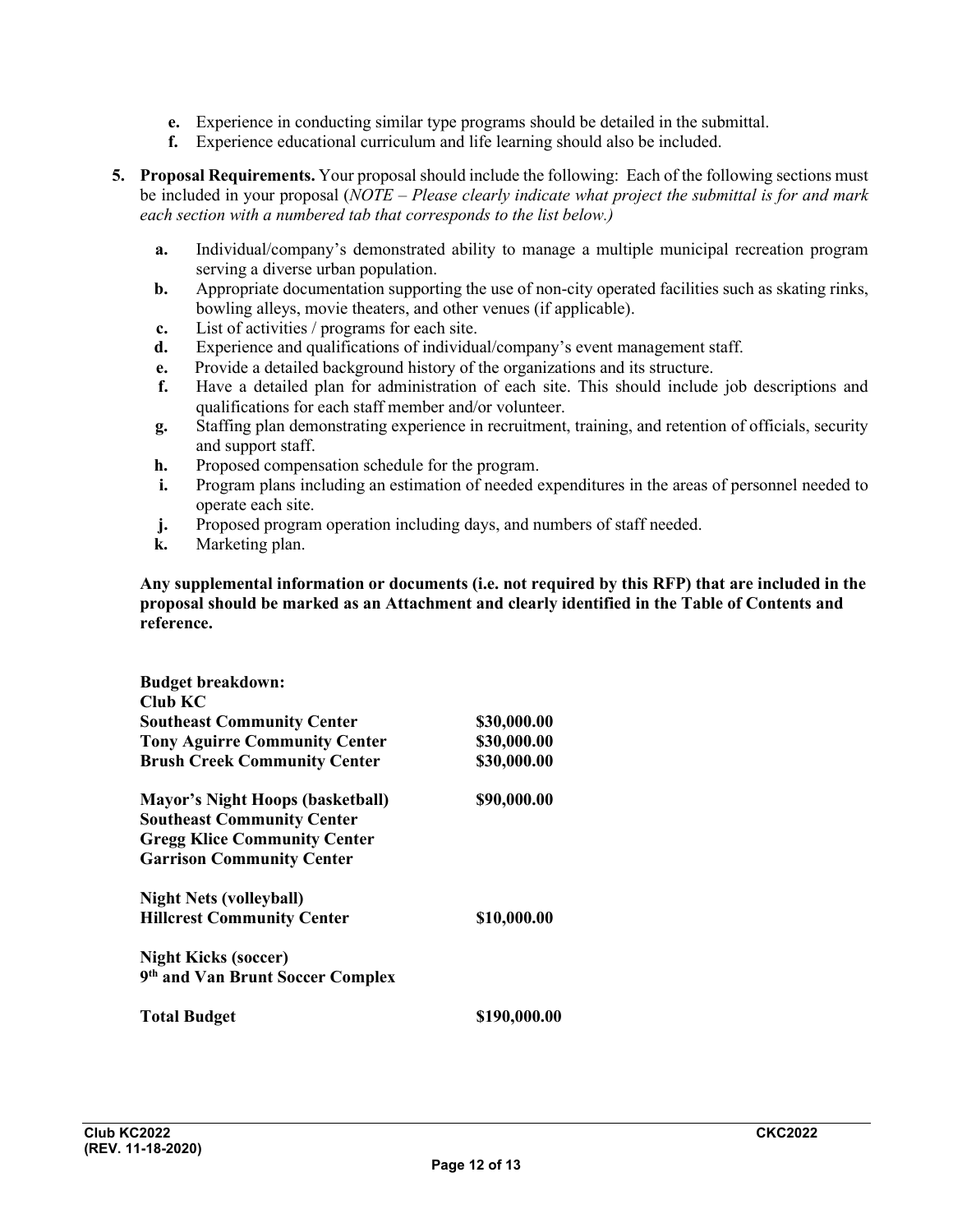#### **EMPLOYEE ELIGIBILITY VERIFICATION AFFIDAVIT**

(Required for any contract with the City of Kansas City, Missouri in excess of \$5,000.00)

STATE OF  $\qquad \qquad$  ) ) ss COUNTY OF  $\qquad \qquad$  ) On this \_\_\_\_\_\_\_ day of \_\_\_\_\_\_\_\_\_\_\_\_\_\_\_\_\_\_\_, 20\_\_\_, before me appeared \_\_\_\_\_\_\_\_\_\_\_\_\_\_\_\_\_\_\_\_\_\_\_\_\_\_\_\_\_\_\_\_\_\_\_\_\_\_\_\_\_\_\_\_, personally known by me or otherwise proven to be the

person whose name is subscribed on this affidavit and who, being duly sworn, stated as follows:

I am of sound mind, capable of making this affidavit, and personally swear or affirm that the statements made herein are truthful to the best of my knowledge. I am the truthful of  $(title)$  of \_\_\_\_\_\_\_\_\_\_\_\_\_\_\_\_\_\_\_\_\_\_\_\_\_\_\_\_\_\_\_\_\_ (business entity) and I am duly authorized, directed or empowered to act with full authority on behalf of the business entity in making this affidavit.

I hereby swear or affirm that the business entity does not knowingly employ any person in connection with the contracted services who does not have the legal right or authorization under federal law to work in the United States as defined in 8 U.S.C. § 1324a(h)(3).

I hereby additionally swear or affirm that the business entity is enrolled in an electronic verification of work program operated by the United States Department of Homeland Security (E-Verify) or an equivalent federal work authorization program operated by the United States Department of Homeland Security to verify information of newly hired employees, under the Immigration Reform and Control Act of 1986, and that the business entity will participate in said program with respect to any person hired by the business entity to perform any work in connection with the contracted services. I have attached hereto documentation sufficient to establish the business entity's enrollment and participation in the required electronic verification of work program.

I am aware and recognize that unless certain contractual requirements are satisfied and affidavits obtained as provided in Section 285.530, RSMo, the business entity may face liability for violations committed by its subcontractors, notwithstanding the fact that the business entity may itself be compliant.

I acknowledge that I am signing this affidavit as the free act and deed of the business entity and that I am not doing so under duress.

| Affiant's signature                    |        |                |
|----------------------------------------|--------|----------------|
| Subscribed and sworn to before me this | day of | , 20           |
|                                        |        |                |
| Notary Public                          |        |                |
| My Commission expires:                 |        |                |
| Club KC2022                            |        | <b>CKC2022</b> |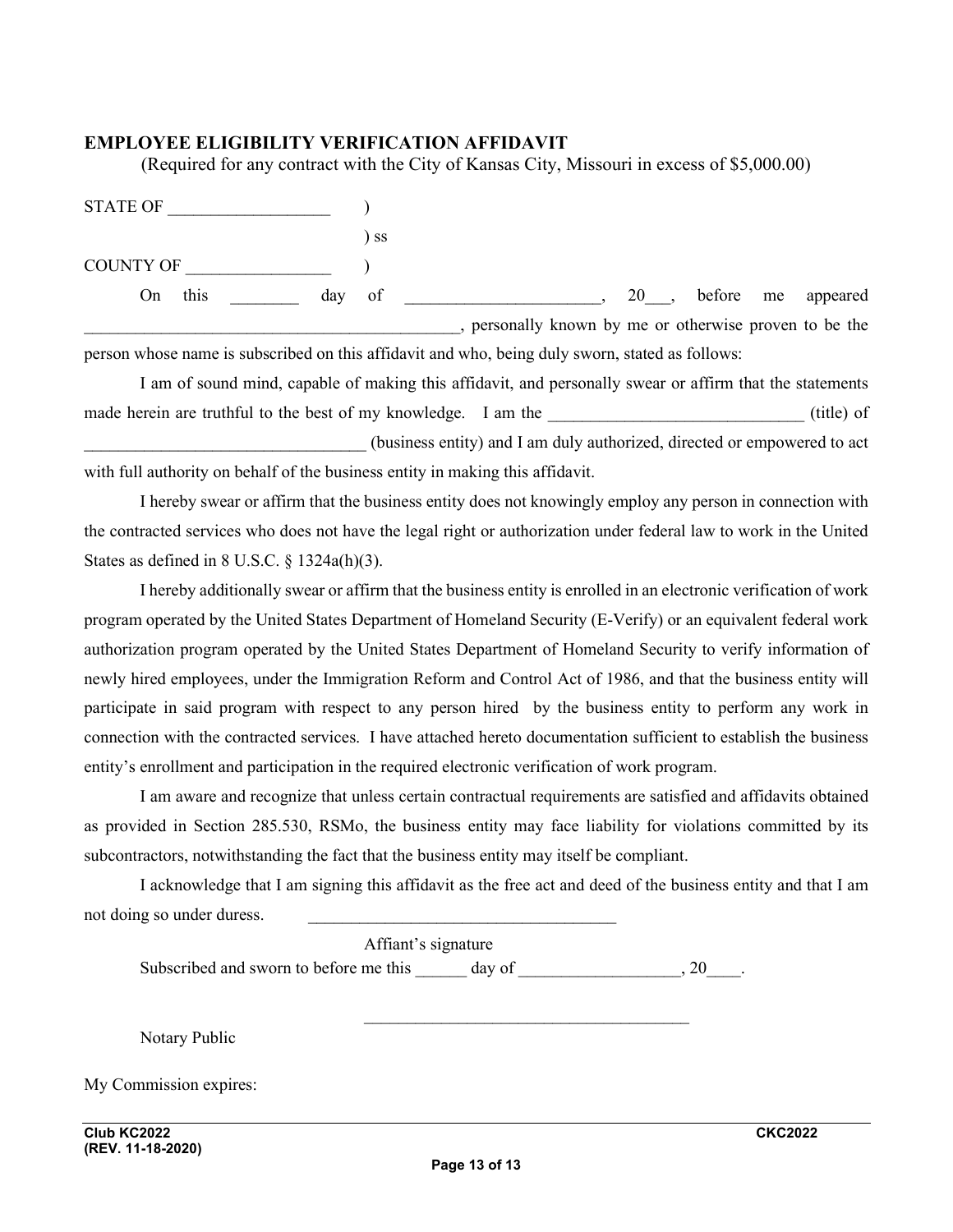## **NON-MUNICIPAL AGENCY FUNDING AND SERVICES CONTRACT PROJECT #: CKC2022 2022 MAYOR'S NIGHTS/CLUB KC PARKS AND RECREATION DEPARTMENT**

#### **CONTRACT WITH \_\_\_\_\_\_\_\_\_\_\_\_\_\_\_\_\_\_\_\_\_\_\_\_\_\_\_\_\_\_\_\_\_\_\_\_\_\_\_\_\_\_\_ FOR MANAGEMENT SERVICES FOR SUMMER YOUTH PROGRAMS (CLUB KC)**

THIS CONTRACT is made and entered into this \_\_\_ day of \_\_\_, 2022 between KANSAS CITY, MISSOURI, a constitutionally chartered municipal corporation (City), and **and and** *and and* **<b>***and and and <i>and***</del>** *<i>and***</del>** *<b><i>and***</del>** *<i>and***</del>** *<i>and***</del>** *<b><i>and and and and and and and and and and and and and**and and* whereby Contractor shall provide **Management Services for Summer Youth Programs** to the City in accordance with the terms and conditions contained in this contract.

#### **PART I SPECIAL CONTRACT TERMS AND CONDITIONS**

**Sec. 1. Term of Contract.** This Contract shall begin on **June 6, 2022** and shall end no later than **August 20, 2022**. The Director is authorized to enter into an amendment to extend the term of this Contract and time of performance for this Contract.

# **Sec. 2. Compensation**.

**A. Maximum Compensation.** The maximum amount that City can pay Contractor under this Contract is **\$\_\_\_\_\_\_\_\_\_**, pursuant to the budget approved by City. Contractor shall invoice City **bi-weekly** for actual services performed under this Contract pursuant to the budget approved by the City. Upon approving the invoice, City shall remit payment.

**B**. **Contractor's Line Item Budget.** Contractor shall submit a line item budget showing the sources of all resources and expenditures in the performance of services under this Contract and a statement of the proposed use of funds requested from City in a line item format with written justification for each line item. Such line item budget of Contractor and statement of proposed use of funds and any changes thereof exceeding 10% of any such line item shall require City approval in writing.

**C. Requests for Reimbursement.** It shall be a condition precedent to payment of any invoice from Contractor that Contractor is in compliance with, and not in breach or default of, all terms, covenants and conditions of this Contract. All requests for reimbursement must be supported and accompanied by full documentation of costs incurred by Contractor. Line item changes within budget categories are permissible unless specifically prohibited by this Contract, but changes between categories must be submitted to the Director and approved in writing by the Director. Any budget category changes not approved may be disallowed by the City and not reimbursed to the Contractor. Contractor shall record all costs incurred in the performance of this Contract as they are incurred and shall report these costs in the monthly financial

Non-Municipal Agency Contract Part I 050113 1 of 5 Contract Central Contract Central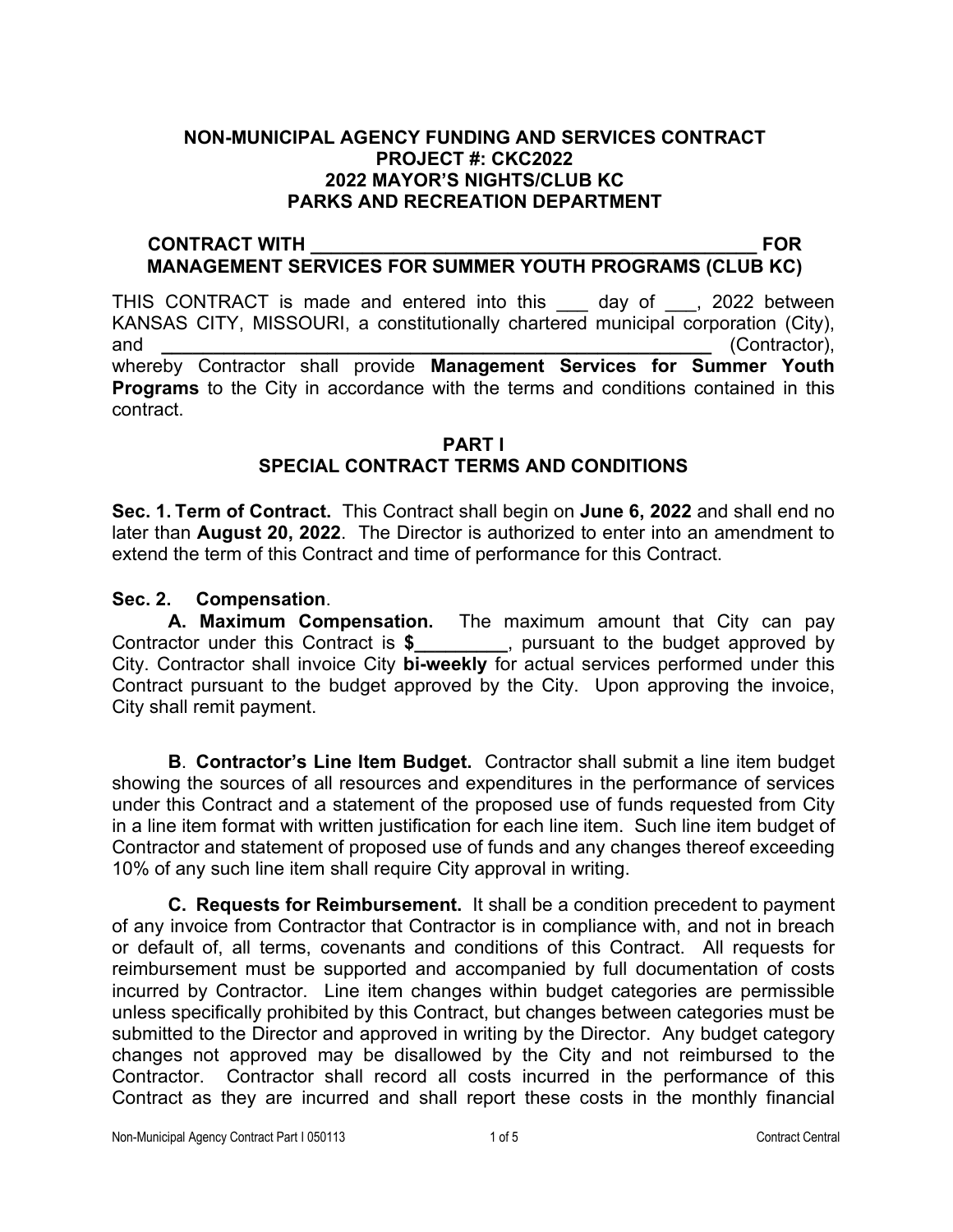reports submitted to the City. No request for payment will be processed unless the request is in proper form, correctly computed, and is approved as payable under the terms of this Contract.

# **Sec. 3. Responsibilities of Contractor.**

A.Contractor shall perform the following Scope of Services: see **Attachment A**

**Sec. 4. Notices**. All notices required by this Agreement shall be in writing sent to the following:

City: **Kansas City, MO**, Department: **Parks and Recreation**, Director: Chris Cotten Address: 4600 E 63rd St., Kansas City, MO 64130 Phone: (816) 513-7500 Email: Christopher.Cotten@kcmo.org

Contractor: Contractor's Legal Name: Contact: Address: Phone: E-mail address:

All notices are effective when a) delivered in person, b) upon confirmation of receipt when transmitted by facsimile transmission or by electronic mail, c) upon receipt after dispatch by registered or certified mail, postage prepaid, d) on the next business day if transmitted by overnight courier (with confirmation of delivery), or

e) three business days after the date of mailing, whichever is earlier.

**Sec. 5. Merger**. This Contract consists of Part I, Special Contract Terms and Conditions and any Attachments and any documents incorporated by reference; and Part II, Standard Terms and Conditions. This Contract, including any Attachments and incorporated documents, constitutes the entire agreement between City and Contractor with respect to this subject matter.

**Sec. 6. Conflict Between Contract Parts.** In the event of any conflict or ambiguity between the Special Contract Terms and Conditions of Part I and the Standard Terms and Conditions of Part II of this Contract, Part I will be controlling.

# **Sec. 7. Insurance**.

A. Contractor shall procure and maintain in effect throughout the duration of this Contract insurance coverage not less than the types and amounts specified in this section. In the event that additional insurance, not specified herein, is required during the term of this Contract, Contractor shall supply such insurance at City's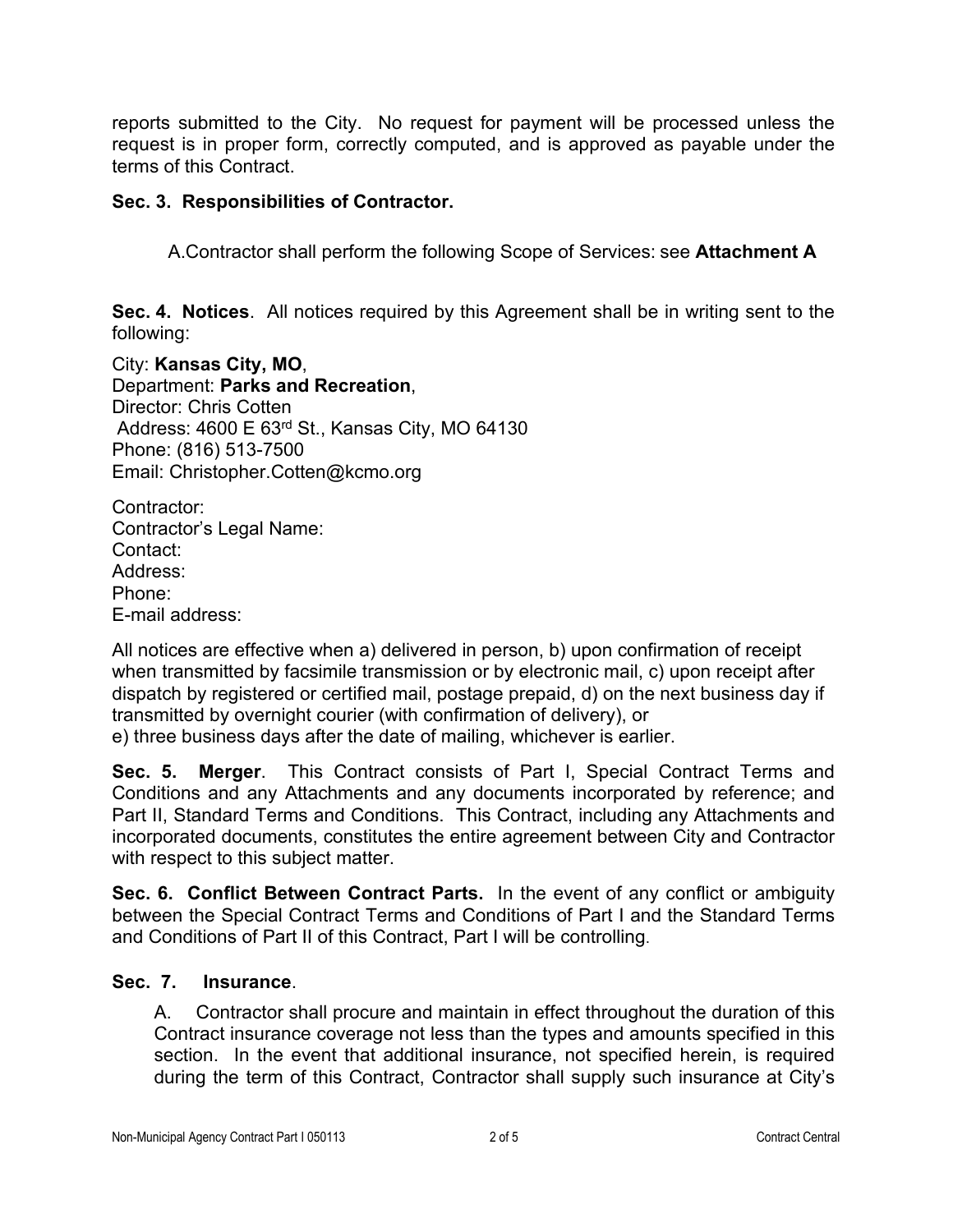cost. Policies containing a Self-Insured Retention are unacceptable to City unless City approves in writing the Contractor's Self-Insured Retention.

1. Commercial General Liability Insurance: with limits of \$1,000,000 per occurrence and \$2,000,000 aggregate, written on an "occurrence" basis. The policy shall be written or endorsed to include the following provisions:

> a. Severability of Interests Coverage applying to Additional **Insureds**

b. Contractual Liability

c. Per Project Aggregate Liability Limit or, where not available, the aggregate limit shall be \$2,000,000.

d. No Contractual Liability Limitation Endorsement

e. Additional Insured Endorsement, ISO form CG20 10, current edition, or its equivalent.

**f. IF children are involved: Sexual abuse/molestation coverage must be included under general liability or obtained in separate policies in an amount of not less than \$1,000,000 per occurrence / \$2,000,000 aggregate written on an occurrence basis.**

B. The Commercial General Liability Insurance specified above shall provide that City and its agencies, officials, officers, and employees, while acting within the scope of their authority, will be named as additional insureds for the services performed under this Contract. Contractor shall provide to City at execution of this Contract a certificate of insurance showing all required endorsements and additional insureds. The certificates of insurance will contain a provision stating that should any of the policies described in the certificate be cancelled before the expiration date thereof, notice will be delivered in accordance with the policy provisions.

C. All insurance coverage must be written by companies that have an A.M. Best's rating of "A-V" or better, and are licensed or approved by the State of Missouri to do business in Missouri.

D. Contractor's failure to maintain the required insurance coverage will not relieve Contractor of its contractual obligation to indemnify the City pursuant to Sections 1 and 2 of Part II. If the coverage afforded is cancelled or changed or its renewal is refused, Contractor shall give at least thirty (30) days prior written notice to CITY. In the event of Contractor's failure to maintain the required insurance in effect, City may order Contractor to immediately stop work, and upon ten (10) days' notice and an opportunity to cure, may pursue its remedies for breach of this Contract as provided for herein and by law.

E. In no event shall the language in this Section constitute or be construed as a waiver or limitation of the City's rights or defenses with regard to sovereign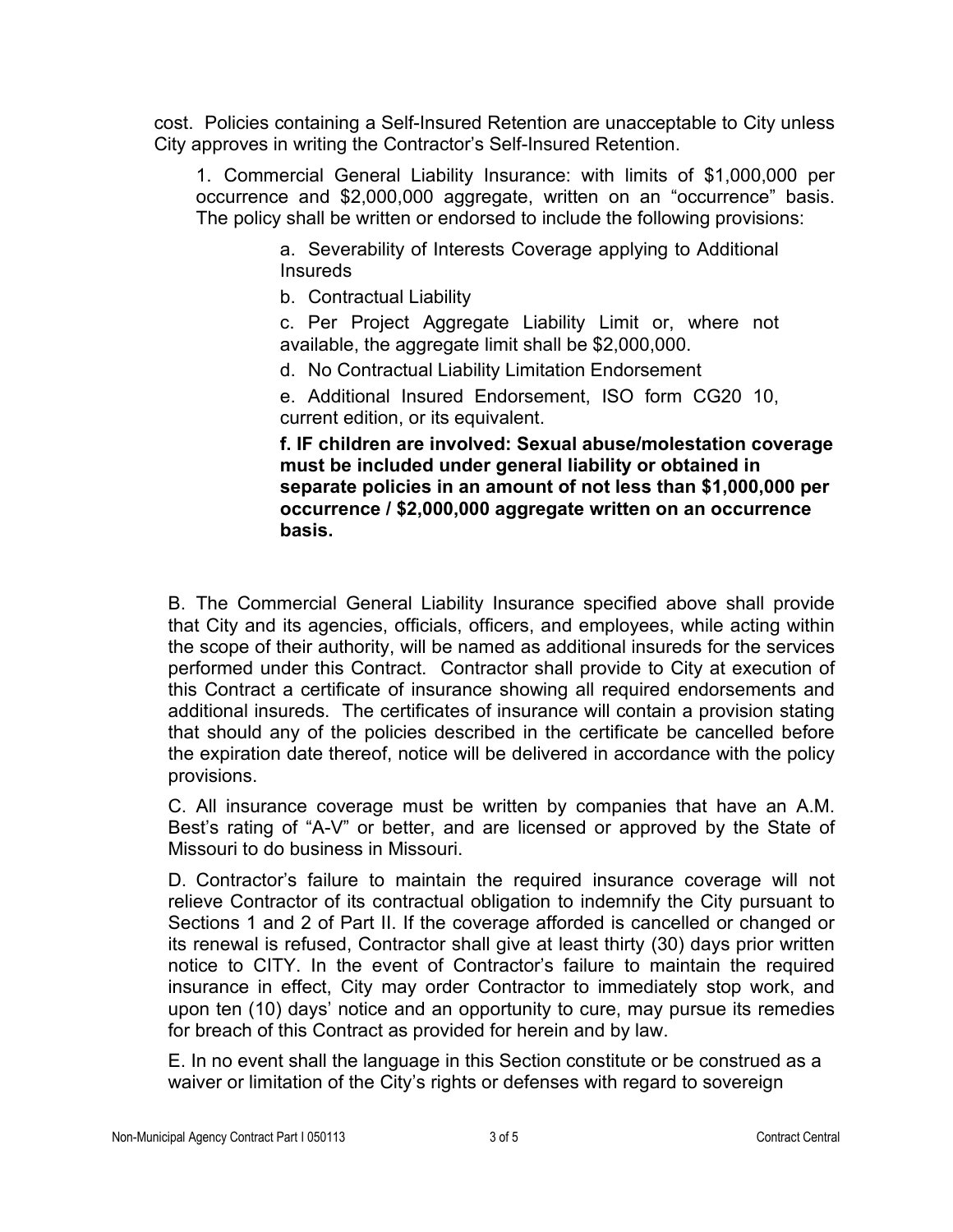immunity, governmental immunity, or other official immunities and protections as provided by the federal and state constitutions of law.

**Sec. 8. Attachments to Part I.** The following documents are Attachments to Part I of this Contract and are attached hereto and incorporated herein by this reference:

# **THIS CONTRACT CONTAINS INDEMNIFICATION PROVISIONS**

| <b>CONTRACTOR</b>                                 |
|---------------------------------------------------|
| I hereby certify that I have authority to execute |
| this document on behalf of Contractor             |
| Contractor:                                       |
| Bv: a                                             |
| $\begin{tabular}{c} \bf{Title:} \end{tabular}$    |
| Date:                                             |
|                                                   |
|                                                   |
|                                                   |
|                                                   |

| Authorized by the Board of Parks and        |
|---------------------------------------------|
| <b>Recreation Commissioners, Resolution</b> |

Date:\_\_\_\_\_\_\_\_\_\_\_\_\_\_\_\_\_\_\_\_\_\_\_\_\_\_

Number the control of the control of the control of the control of the control of the control of the control of the control of the control of the control of the control of the control of the control of the control of the c

 $Title:$ 

\_\_\_\_\_\_\_\_\_\_\_\_\_\_\_\_\_\_\_\_\_\_\_\_\_\_\_\_\_\_\_\_\_\_\_\_ Secretary to the Board (Date)

Approved as to form:

\_\_\_\_\_\_\_\_\_\_\_\_\_\_\_\_\_\_\_\_\_\_\_\_\_\_\_\_\_\_\_\_\_\_\_\_\_ Assistant City Attorney (Date)

\_\_\_\_\_\_\_\_\_\_\_\_\_\_\_\_\_\_\_\_\_\_\_\_\_\_\_\_\_\_\_\_\_\_\_\_\_\_\_\_\_\_\_\_

I hereby certify that there is a balance, otherwise unencumbered, to the credit of the appropriation to which the foregoing expenditure is to be charged, and a cash balance, otherwise unencumbered, in the treasury, to the credit of the fund from which payment is to be made, each sufficient to meet the obligation hereby incurred.

Director of Finance